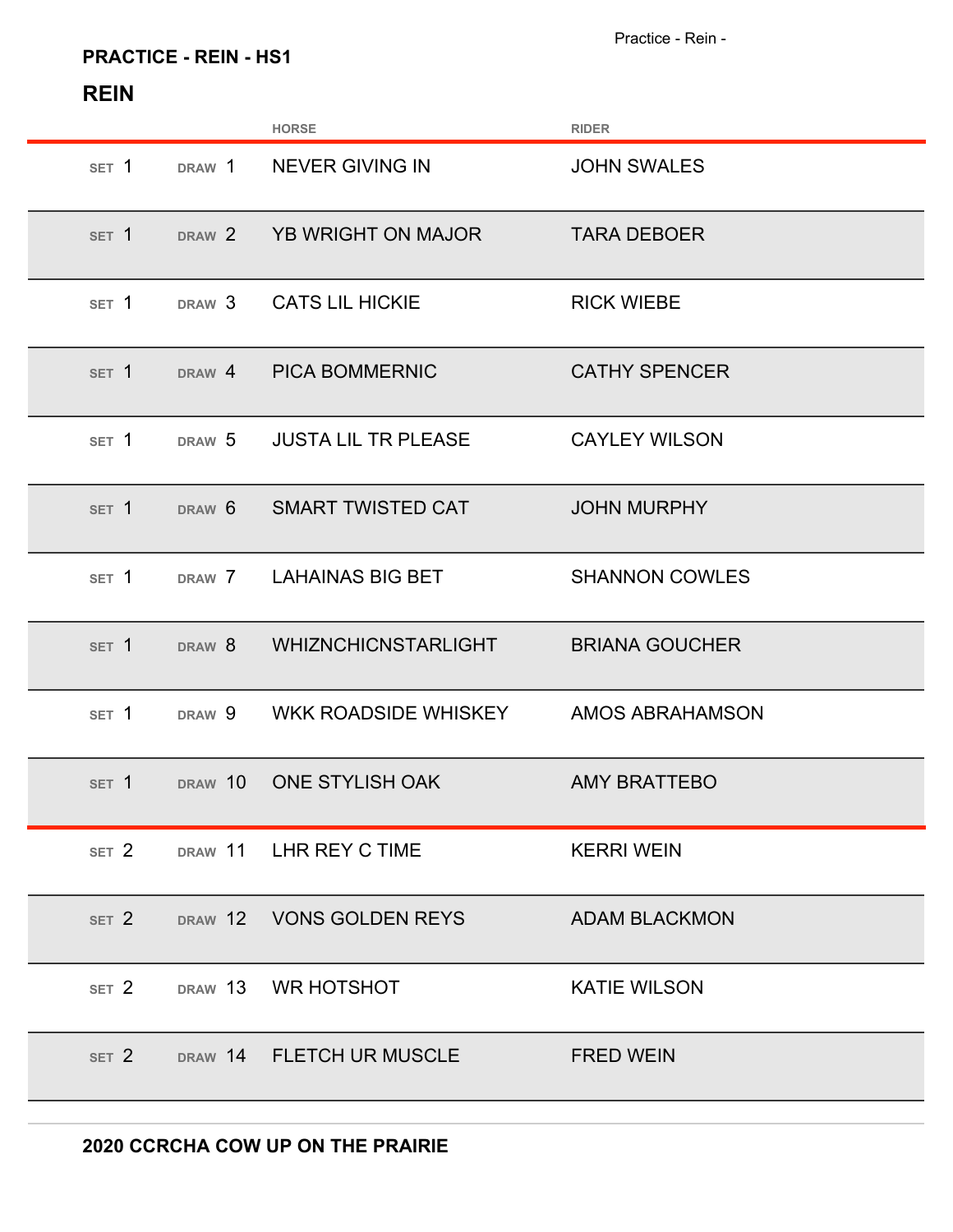### **PRACTICE - REIN - HS1**

|                  |         | <b>HORSE</b>                              | <b>RIDER</b>            |
|------------------|---------|-------------------------------------------|-------------------------|
| SET 2            |         | DRAW 15 BET SHES A ROYAL CAT              | <b>CHET MARTIN</b>      |
| SET <sub>2</sub> | DRAW 16 | <b>BK THIS CHICS SMART</b>                | <b>CAYLEY WILSON</b>    |
| SET 2            | DRAW 17 | IMA DANCIN CAT                            | <b>AMOS ABRAHAMSON</b>  |
| SET <sub>2</sub> |         | DRAW 18 CATS PICASSO                      | <b>JOHN SWALES</b>      |
| SET <sub>2</sub> | DRAW 19 | <b>PIC A PEPTO</b>                        | <b>ADAM BLACKMON</b>    |
| SET <sub>2</sub> |         | DRAW 20 LITTLE BOON PEEP                  | <b>DEBORAH ANDERSON</b> |
| SET <sub>2</sub> |         | DRAW 21 SMART LOOKIN NURSE                | <b>BART HOLOWATH</b>    |
|                  |         |                                           |                         |
| SET <sub>3</sub> |         | DRAW 22 SUGARHOWYOUGETSOFLY CAYLEY WILSON |                         |
| SET <sub>3</sub> | DRAW 23 | ONE TIME UP NORTH                         | <b>CHET MARTIN</b>      |
| SET <sub>3</sub> | DRAW 24 | NORTHERN METALLIC                         | <b>JOHN SWALES</b>      |
|                  |         | SET 3 DRAW 25 MM CURLY ABEL               | <b>JAIME LUTZ</b>       |
|                  |         | SET 3 DRAW 26 SMART TWISTED CAT           | <b>JOHN MURPHY</b>      |
|                  |         | SET 3 DRAW 27 HD BOONSHINE CASH           | ANNA GIMBLETT           |
|                  |         | SET 3 DRAW 28 STYLN METALLIC BOOTY        | <b>JOHN SWALES</b>      |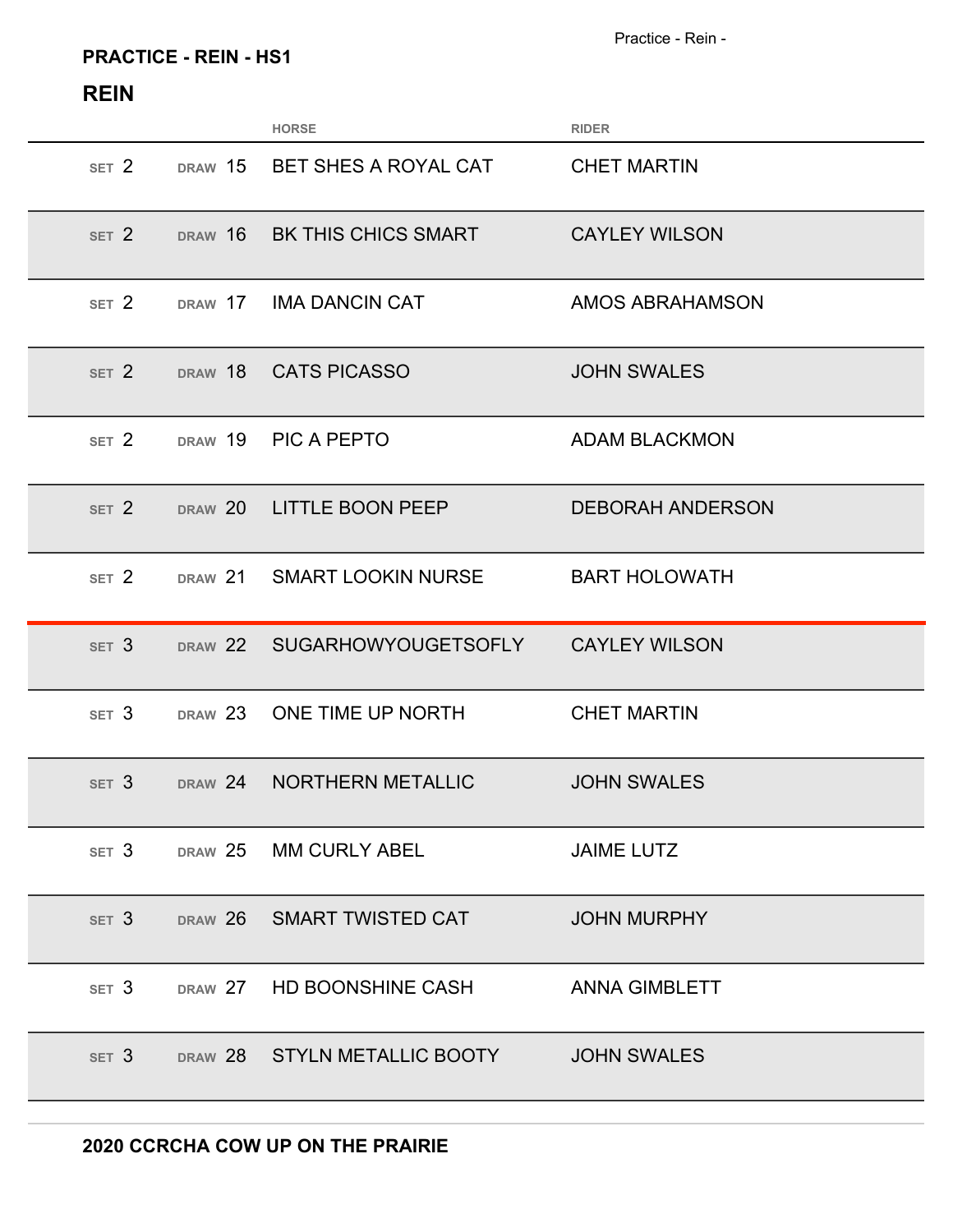### **PRACTICE - REIN - HS1**

|                  |         | <b>HORSE</b>                                   | <b>RIDER</b>            |
|------------------|---------|------------------------------------------------|-------------------------|
| SET <sub>3</sub> | DRAW 29 | <b>MERADAS DUN COOKIN</b>                      | <b>RYLEY-RAY WILSON</b> |
| SET <sub>3</sub> | DRAW 30 | THIS ONES A PISTOL                             | <b>CHET MARTIN</b>      |
| SET <sub>3</sub> |         | DRAW 31 BLU DUALIN BOON                        | <b>JOHN MURPHY</b>      |
| SET <sub>3</sub> | DRAW 32 | LAY IT DOWN SALLY                              | <b>ADAM BLACKMON</b>    |
| SET 4            |         | DRAW 33 WOOD U LIKE SOME                       | <b>FLORA CLARK</b>      |
| SET 4            |         | DRAW 34 ONCE UPON A TIME                       | <b>KYZA TAYLOR</b>      |
| SET 4            | DRAW 35 | <b>RED HOT JADE</b>                            | <b>TERRI HOLOWATH</b>   |
| SET 4            | DRAW 36 | <b>TOPSAIL SMOKING GUN</b>                     | <b>ROBERT MCARTHUR</b>  |
| SET 4            |         | DRAW 37 GALLO DEL NORTE                        | <b>AMANDA SINNETT</b>   |
| SET 4            | DRAW 38 | CHICS MADE ME DO IT                            | <b>LAURA MACMILLAN</b>  |
| SET 4            |         | DRAW 39 LITTLE BELLANITA                       | <b>RICK WIEBE</b>       |
|                  |         | SET 4 DRAW 40 REYSUME PLAY                     | <b>TRACY BRAND</b>      |
| SET 4            | DRAW 41 | WKK WHISKEYONTHEROAD                           | AMOS ABRAHAMSON         |
| SET 4            |         | DRAW 42 PEPTOS LIL WRANGLER NADINE ACHTEMICHUK |                         |
|                  |         |                                                |                         |